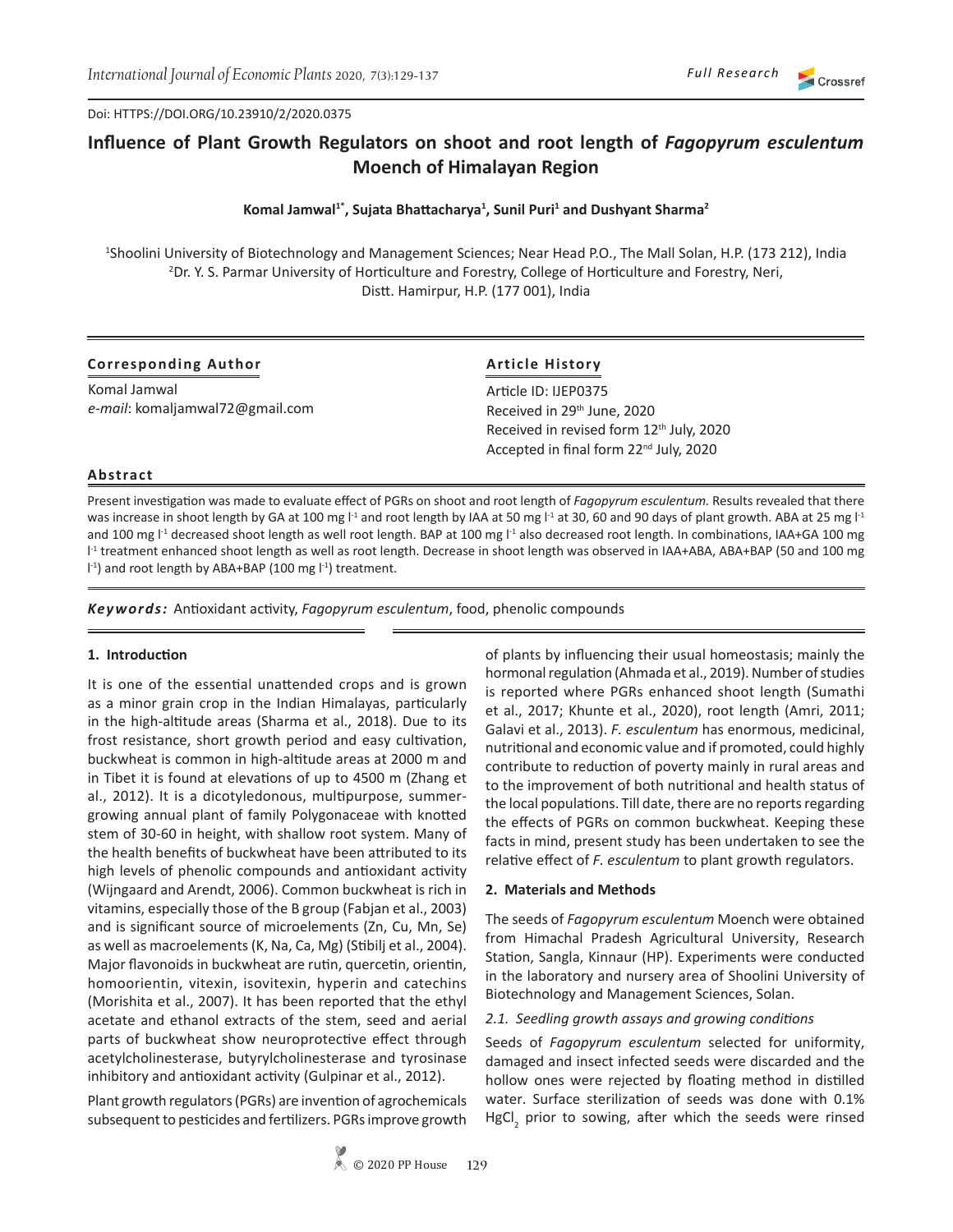three times with distilled water. Seeds were sown in the nursery beds, in the Herbal Garden of Shoolini University, Solan (Latitude 30°51'N, longitude 77°07'E and altitude 1195 m), where the average annual rainfall was 1315.6 mm. The average maximum and minimum temperatures were 32°C and 2°C, respectively. Nursery beds were watered regularly. When the first leaf appeared the seedlings were transferred to pots (20 cm diameter). The pots were filled with 3 kg uniform soil mixture containing soil: sand: farm yard manure (FYM) in 1:1:1 ratio. Three seedlings per pot in replicates of three were used for each treatment. No inorganic fertilizer and systemic pesticide were used during the experiment. The pots were arranged in a entirely randomized design and the locations of the pots were changed weekly to avoid position effect.

#### *2.2. Treatments with plant growth regulators*

Plant growth regulators spray was done after one week of transplanting the plants to pots. Four major hormones: indole Acetic Acid (IAA), benzylaminopurine (BAP), abscisic Acid (ABA) and gibberellic Acid (GA), were used solely as well as in combinations i.e. IAA+BAP, IAA+ABA, IAA+GA, ABA+BAP, BAP+GA and ABA+GA in concentration of 25, 50 and 100 mg I<sup>-1</sup> through foliar spray. Shoot length (cm) and Root length (cm) were measured at different growth stages i.e., 30, 60 and 90 days.

#### *2.3. Statistical analysis*

The data was analyzed statistically using Graph Pad Prism® 5.2. Mean values were calculated from measurements of three replicates and the standard error of means were determined. Two-way analysis of variance (ANOVA) was applied to determine the significance of results between different treatments and Bonferroni's post tests were performed at the significance level of *p*<0.05.

# **3. Results and Discussion**

# *3.1. Shoot length*

As expected progressive increase in shoot length was

noted with an increase in time period. GA at 100 mg  $I<sup>-1</sup>$ concentration gave highest shoot length at 30 days (20.50 cm, 20.5% increase from control), at 60 days (42.30 cm, 14.32% increase from control) and at 90 days (54.60 cm, 20.26% increase from control) of plant growth. However, at 30 days ABA 25 mg  $I<sup>-1</sup>$  (14.30 cm, 15.9% decrease from control), at 60 days ABA 100 mg  $1<sup>1</sup>$  (34.30 cm, 7.3% decrease from control) and at 90 days ABA 25 mg  $1<sup>1</sup>$  (41.80 cm, 7.9% decrease from control) treated plants resulted in minimum shoot length (Figure 1). Combination of phytohormones produced, maximum shoot length at 30 days (34 cm, 100% increase from control), at 60 days (46 cm, 24.3% increase from control) and at 90 days (58 cm, 27.8% increase from control) as shown by IAA+GA 100 mg  $l<sup>-1</sup>$  treated plants. Minimum shoot length at 30 days was seen in IAA+ABA 100 mg  $l<sup>-1</sup>$  treated plants (13.50 cm, 20.6% decrease from control), at 60 days in ABA+BAP 100 mg  $l<sup>-1</sup>$  treated plants (30.20 cm, 18.4% decrease from control) and at 90 days in ABA+BAP 50 mg l<sup>-1</sup> treated plants (35.20 cm, 22.5% decrease from control) (Figure 1).

At 30 days of growth IAA showed no variability from control (Figure 1.1 A) while ABA had reduced growth (Figure 1.1 C) and GA enhanced growth (Figure 1.1 D). Combination of growth regulators revealed synergistic effects in case of IAA+BAP and IAA+GA (Figure 1.1 G and I); while combination with ABA produced retarded effects (Figure 1 F and H). It is evident from Bonferroni post-test (Table 1) that after 90 days untreated (control) plants showed significant difference (*p*<0.05) with all the three concentrations (25, 50 and 100 mg  $\vert$ <sup>-1</sup>) of BAP, ABA and GA. Combination of IAA+GA and ABA+BAP also showed a significant difference. IAA (25 mg  $1<sup>-1</sup>$ , 50 mg  $1<sup>-1</sup>$ ) and GA (25 mg  $1<sup>-1</sup>$ , 50 mg  $1<sup>-1</sup>$ ) revealed significant differences with IAA (100 mg  $\vert$ <sup>-1</sup>) and GA (100 mg  $\vert$ <sup>-1</sup>) treated plants, respectively. Plants given treatment of 25 mg l<sup>-1</sup> IAA+BAP, IAA+GA, ABA+BAP also showed significant difference with 50 mg  $l<sup>-1</sup>$  and 100 mg l<sup>-1</sup> of IAA+BAP, IAA+GA, ABA+BAP treated plants. 25 mg l<sup>-1</sup> concentration of BAP+GA and ABA+GA showed significant difference with 100 mg  $l^{-1}$  concentration of BAP+GA and





Figure 1: Continue...

#### © 2020 PP House **130**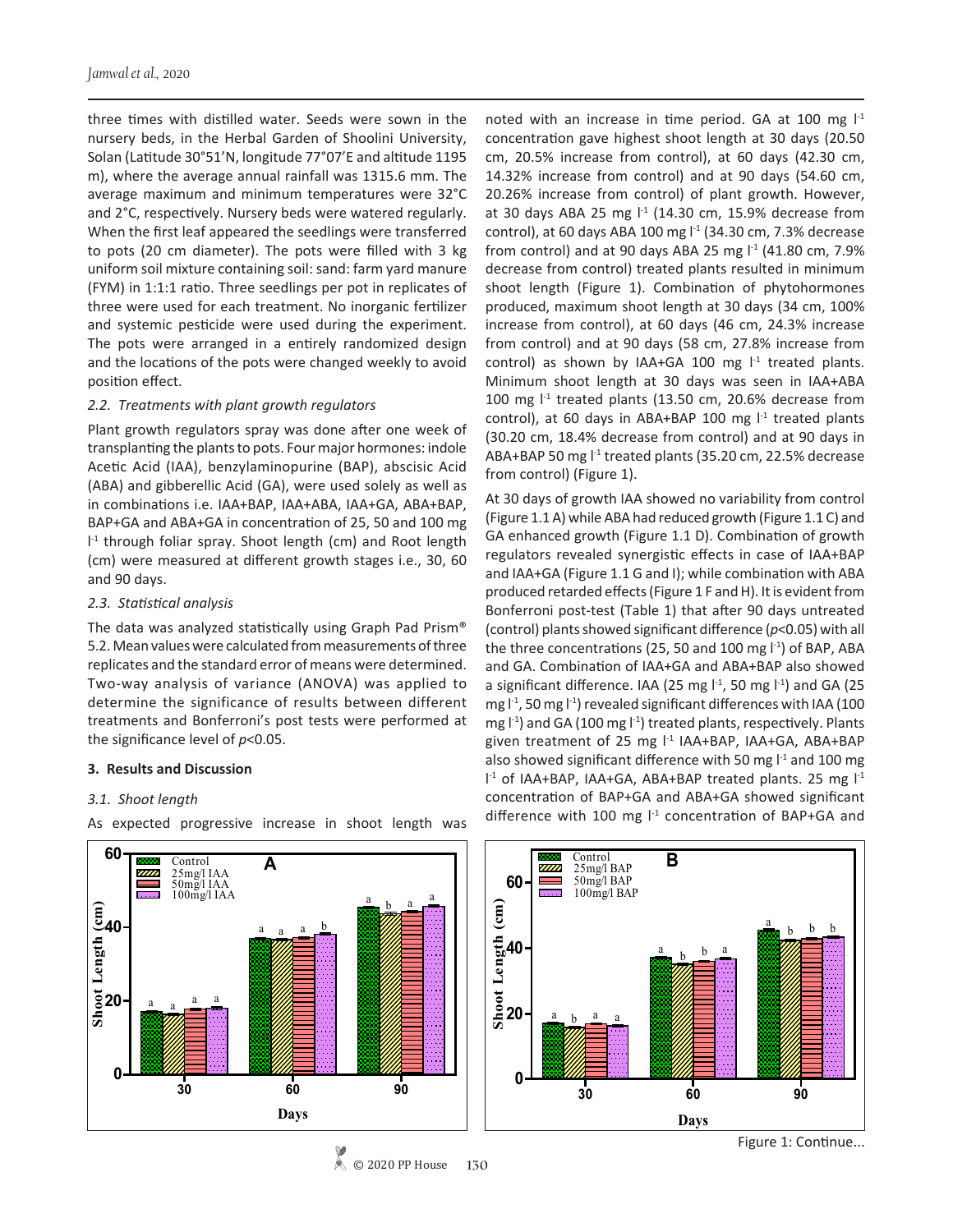

Figure 1: Shoot length in Fagopyrum esculentum on different days treated with IAA (A), BAP (B), ABA (C), GA (D), IAA+BAP (E), IAA+ABA (F), IAA+GA (G), ABA+BAP (H), BAP+GA (I) and ABA+GA (J). Values are mean±SE; n=3, analysed by Two-way ANOVA followed by Bonferroni's multiple comparison test. Values followed by the same letter are not statistically different (*p*<0.05) compared with control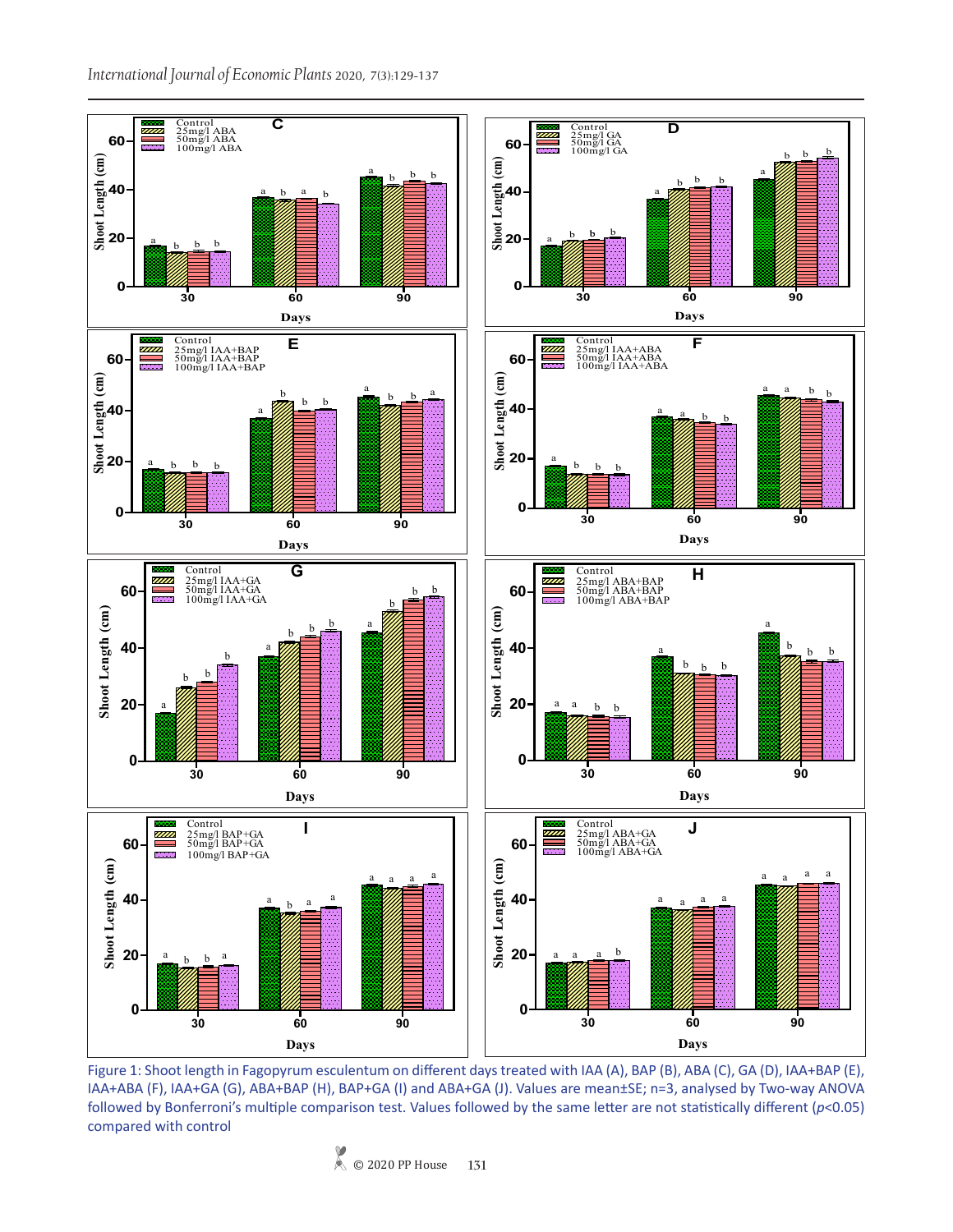|      |                                     |                                                                                                                                                                         |                                                          |                                                                      |                                                                              | Table 1: Bonferroni post-test for comparison between treated and untreated plants of Fagopyrum esculentum for shoot length |                                                                                                        |                                            |                                                                   |                                                                 |                                                                   |                                                            |  |  |
|------|-------------------------------------|-------------------------------------------------------------------------------------------------------------------------------------------------------------------------|----------------------------------------------------------|----------------------------------------------------------------------|------------------------------------------------------------------------------|----------------------------------------------------------------------------------------------------------------------------|--------------------------------------------------------------------------------------------------------|--------------------------------------------|-------------------------------------------------------------------|-----------------------------------------------------------------|-------------------------------------------------------------------|------------------------------------------------------------|--|--|
| Days |                                     |                                                                                                                                                                         |                                                          | <b>IAA</b>                                                           |                                                                              |                                                                                                                            |                                                                                                        | <b>BAP</b>                                 |                                                                   |                                                                 |                                                                   |                                                            |  |  |
|      | Control<br>vs 25<br>mg $l-1$<br>IAA | Control<br>vs 50<br>mg $l-1$<br>IAA                                                                                                                                     | Control<br>vs 100<br>mg $l-1$<br>IAA                     | $25 \text{ mg/l}$<br><b>IAA Vs</b><br>50 mg<br>$\mathsf{I}^{-1}$ IAA | 25 mg $1^{-1}$<br><b>IAA Vs</b><br>100 mg<br>$I-1 IAA$                       | 50 mg $1^{-1}$<br><b>IAA Vs</b><br>100 mg<br>$\mathsf{I}^{-1}$ IAA                                                         | Control<br>vs 25<br>mg $l-1$<br><b>BAP</b>                                                             | Control<br>vs 50<br>mg $l-1$<br><b>BAP</b> | Control<br>vs 100<br>mg $l-1$<br><b>BAP</b>                       | 25 mg $I^{-1}$<br><b>BAP vs</b><br>50 mg $1^{-1}$<br><b>BAP</b> | $25 \text{ mg/l}$<br><b>BAP</b> vs<br>100 mg<br>$I-1$ BAP         | 50 mg $1 - 1$<br><b>BAP</b> vs<br>100 mg<br>$l-1$ BAP      |  |  |
| 30   | ns                                  | ns                                                                                                                                                                      | ns                                                       | $***$                                                                | $***$                                                                        | ns                                                                                                                         | $\ast$                                                                                                 | ns                                         | ns                                                                | $\ast$                                                          | ns                                                                | ns                                                         |  |  |
| 60   | ns                                  | ns                                                                                                                                                                      | $\ast$                                                   | ns                                                                   | $***$                                                                        | ns                                                                                                                         | $***$                                                                                                  | $\ast$                                     | ns                                                                | ns                                                              | $\ast$                                                            | ns                                                         |  |  |
| 90   | $***$                               | ns                                                                                                                                                                      | ns                                                       | ns                                                                   | $\ast$                                                                       | $***$                                                                                                                      | $***$                                                                                                  | $\ast$                                     | $\ast$                                                            | ns                                                              | ns                                                                | ns                                                         |  |  |
|      | Table Continue                      |                                                                                                                                                                         |                                                          |                                                                      |                                                                              |                                                                                                                            |                                                                                                        |                                            |                                                                   |                                                                 |                                                                   |                                                            |  |  |
| Days |                                     |                                                                                                                                                                         |                                                          |                                                                      |                                                                              | ABA                                                                                                                        |                                                                                                        |                                            |                                                                   |                                                                 | GA                                                                |                                                            |  |  |
|      | ABA                                 | Control<br>Control<br>vs 25 mg l <sup>-1</sup><br>vs 50 mg $1-1$<br>ABA                                                                                                 |                                                          |                                                                      | Control<br>vs 100 mg<br>$I-1 ABA$                                            |                                                                                                                            | 25 mg $l-1$ ABA<br>25 mg $1-1$<br>vs 50 mg $1-1$<br><b>ABA Vs 100</b><br>ABA<br>mg $I^{-1}$ ABA        |                                            | 50 mg $1^{-1}$<br><b>ABA Vs 100</b><br>mg l <sup>-1</sup> ABA     |                                                                 | Control<br>Vs 25 mg<br>$I^{-1}$ GA                                | Control<br>Vs 50 mg<br>$I^{-1}$ GA                         |  |  |
| 30   | $***$                               |                                                                                                                                                                         | $***$                                                    | $***$                                                                |                                                                              | ns                                                                                                                         |                                                                                                        | ns                                         | ns                                                                |                                                                 | $***$                                                             | $\ast$                                                     |  |  |
| 60   | $\ast$                              |                                                                                                                                                                         | ns                                                       | $***$                                                                |                                                                              | ns                                                                                                                         |                                                                                                        | $\ast$                                     | $***$                                                             |                                                                 | $***$                                                             | $***$                                                      |  |  |
| 90   | $***$                               |                                                                                                                                                                         | $***$                                                    | $***$                                                                |                                                                              | $\ast$                                                                                                                     |                                                                                                        | ns                                         | ns                                                                |                                                                 | $***$                                                             | $***$                                                      |  |  |
|      | Table Continue                      |                                                                                                                                                                         |                                                          |                                                                      |                                                                              |                                                                                                                            |                                                                                                        |                                            |                                                                   |                                                                 |                                                                   |                                                            |  |  |
| Days |                                     |                                                                                                                                                                         | GA                                                       |                                                                      |                                                                              |                                                                                                                            |                                                                                                        |                                            | IAA+BAP                                                           |                                                                 |                                                                   |                                                            |  |  |
|      | Control<br>vs 100<br>mg $l-1$<br>GA | 25 mg<br>$I^{-1}$ GA Vs<br>50 mg<br>$I^{-1}$ GA                                                                                                                         | 25 mg $1-1$<br>GA Vs<br>100 mg<br>$I^{-1}$ GA            |                                                                      | 50 mg<br>$I^{-1}$ GA vs<br>100 mg<br>$I^{-1}$ GA                             | Control vs<br>25 mg $1-1$<br>IAA+BAP                                                                                       | Control<br>vs 50<br>mg $l-1$<br>IAA+BAP                                                                | Control<br>vs 100<br>mg $l-1$<br>IAA+BAP   | 25 mg $1^{-1}$<br>IAA+BAP<br>vs 50 mg $1-1$<br>IAA+BAP            |                                                                 | 25 mg $1-1$<br>IAA+BAP<br>vs 100 mg<br>$l-1$ IAA+BAP              | 50 mg $1^{-1}$<br>IAA+BAP<br>vs 100 mg<br>$l-1$ IAA+BAP    |  |  |
| 30   | $***$                               | ns                                                                                                                                                                      | $\ast$                                                   |                                                                      | ns                                                                           | $***$                                                                                                                      | $***$                                                                                                  | $\ast$                                     | ns                                                                |                                                                 | ns                                                                | ns                                                         |  |  |
| 60   | $\ast$                              | ns                                                                                                                                                                      | $\ast$                                                   |                                                                      | ns                                                                           | $***$                                                                                                                      | $***$                                                                                                  | $***$                                      | $***$                                                             |                                                                 | $***$                                                             | ns                                                         |  |  |
| 90   | $***$                               | ns                                                                                                                                                                      | $\ast$                                                   |                                                                      | $***$                                                                        | $***$                                                                                                                      | $***$                                                                                                  | ns                                         | $\ast$                                                            |                                                                 | $\ast$                                                            | ns                                                         |  |  |
|      | Table Continue                      |                                                                                                                                                                         |                                                          |                                                                      |                                                                              |                                                                                                                            |                                                                                                        |                                            |                                                                   |                                                                 |                                                                   |                                                            |  |  |
| Days |                                     |                                                                                                                                                                         |                                                          | IAA+ABA                                                              |                                                                              |                                                                                                                            |                                                                                                        |                                            |                                                                   | IAA+GA                                                          |                                                                   |                                                            |  |  |
|      | Control<br>vs 25<br>mg $l-1$        | Control<br>vs 50<br>mg $l-1$                                                                                                                                            | Control<br>vs 100<br>mg $l-1$<br>IAA+ABA IAA+ABA IAA+ABA |                                                                      | 25 mg $1^{-1}$<br>IAA+ABA<br>vs 50<br>mg $\mathsf{I}^{\text{-}1}$<br>IAA+ABA | 25 mg $1-1$<br>IAA+ABA<br>vs 100<br>mg $\mathsf{I}^{\text{-}1}$<br>IAA+ABA                                                 | 50 mg $1^{-1}$<br>IAA+ABA<br>vs 100<br>mg $\mathsf{I}^{\text{-}1}$<br>IAA+ABA                          | Control<br>vs 25<br>mg $l-1$<br>IAA+GA     | Control<br>vs 50 mg                                               | $\vert$ <sup>-1</sup> IAA+GA $\vert$ <sup>-1</sup> IAA+GA       | Control<br>vs 100 mg                                              | 25 mg $1^{-1}$<br><b>IAAGA</b><br>vs 50 mg $l-1$<br>IAA+GA |  |  |
| 30   | $***$                               | $***$                                                                                                                                                                   | $***$                                                    |                                                                      | ns                                                                           | ns                                                                                                                         | ns                                                                                                     | $***$                                      | $***$                                                             |                                                                 | $***$                                                             | $***$                                                      |  |  |
| 60   | ns                                  | $***$                                                                                                                                                                   | $\ast$                                                   |                                                                      | $\ast$                                                                       | $***$                                                                                                                      | ns                                                                                                     | *                                          | $\ast$                                                            |                                                                 | $***$                                                             | $***$                                                      |  |  |
| 90   | ns                                  | $***$                                                                                                                                                                   | $***$                                                    |                                                                      | ns                                                                           | $\ast$                                                                                                                     | ns                                                                                                     | $***$                                      | $***$                                                             |                                                                 | $***$                                                             | $***$                                                      |  |  |
|      | Table Continue                      |                                                                                                                                                                         |                                                          |                                                                      |                                                                              |                                                                                                                            |                                                                                                        |                                            |                                                                   |                                                                 |                                                                   |                                                            |  |  |
| Days |                                     | IAA+GA                                                                                                                                                                  |                                                          |                                                                      |                                                                              |                                                                                                                            |                                                                                                        | ABA+BAP                                    |                                                                   |                                                                 |                                                                   |                                                            |  |  |
|      |                                     | 25 mg $1^{-1}$<br>50 mg l <sup>-1</sup><br>Control<br>vs 25 mg $I-1$<br>IAA+GA<br>IAA+GA<br>vs 100 mg<br>vs 100 mg l <sup>-1</sup><br>ABA+BAP<br>$I-1 IAA+GA$<br>IAA+GA |                                                          |                                                                      | Control<br>vs 50 mg l <sup>-1</sup><br>ABA+BAP                               |                                                                                                                            | Control<br>25 mg $1-1$<br>vs 100 mg<br>ABA+BAP<br>vs 50 mg l <sup>-1</sup><br>$I-1 ABA+BAP$<br>ABA+BAP |                                            | 25 mg $1^{-1}$<br>ABA+BAP<br>vs 100 mg l <sup>-1</sup><br>ABA+BAP |                                                                 | 50 mg $1^{-1}$<br>ABA+BAP<br>vs 100 mg<br>l <sup>-1</sup> ABA+BAP |                                                            |  |  |
| 30   | $***$                               |                                                                                                                                                                         | $***$                                                    | ns                                                                   |                                                                              | $\ast$                                                                                                                     | $***$                                                                                                  |                                            | ns                                                                | ns                                                              |                                                                   | ns                                                         |  |  |
| 60   | $***$                               |                                                                                                                                                                         | $***$                                                    | $***$                                                                |                                                                              | $***$                                                                                                                      | $***$                                                                                                  |                                            | ns                                                                | ns                                                              |                                                                   | ns                                                         |  |  |
| 90   | $***$                               |                                                                                                                                                                         | ns                                                       | $***$                                                                |                                                                              | $***$                                                                                                                      | $***$                                                                                                  |                                            | $***$                                                             | $\ast$                                                          |                                                                   | ns                                                         |  |  |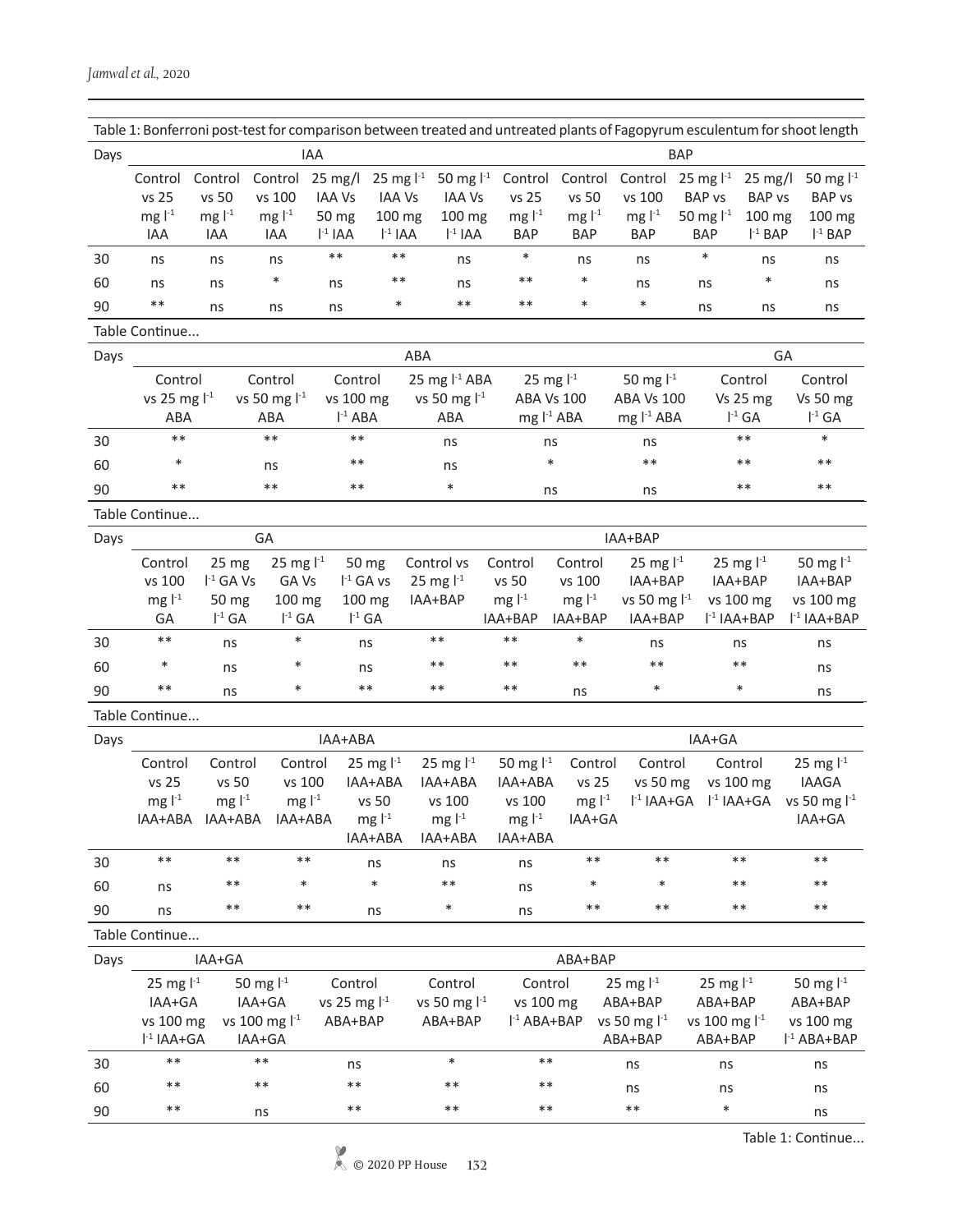*International Journal of Economic Plants* 2020, 7(3):129-137

| Days |            |          |                             | BAP+GA   |                                                                                                   | $ABA+GA$ |          |          |                 |          |                             |          |  |
|------|------------|----------|-----------------------------|----------|---------------------------------------------------------------------------------------------------|----------|----------|----------|-----------------|----------|-----------------------------|----------|--|
|      | Control    | Control  | Control                     |          | 25 mg/l 25 mg l <sup>-1</sup> 50 mg l <sup>-1</sup> Control Control Control 25 mg l <sup>-1</sup> |          |          |          |                 |          | 25                          | 50       |  |
|      | vs 25      | vs 50    | vs 100                      | BAP+GA   | BAP+GA                                                                                            | BAP+GA   | vs 25    | vs 50    | vs 100          | ABA+GA   | $mg ^{-1}$                  | mg $l-1$ |  |
|      | mg $l-1$   | mg $l-1$ | mg $\mathsf{I}^{\text{-1}}$ | vs 50    | vs 100                                                                                            | vs 100   | mg $l-1$ | mg $l-1$ | mg $\vert^{-1}$ | vs 50    | ABA+GA                      | ABA+GA   |  |
|      | BAP+       | BAP+     | BAP+                        | mg $l-1$ | mg $l-1$                                                                                          | mg $l-1$ | ABA+     | $ABA+$   | ABA+            | mg $l-1$ | vs 100                      | vs 100   |  |
|      | GA         | GA       | GA                          | BAP+GA   | BAP+GA                                                                                            | BAP+GA   | GA       | GA       | GA              | ABA+GA   | mg $\mathsf{I}^{\text{-1}}$ | mg $l-1$ |  |
|      |            |          |                             |          |                                                                                                   |          |          |          |                 |          | ABA+GA                      | ABA+GA   |  |
| 30   | $***$      | $\ast$   | ns                          | ns       | ns                                                                                                | ns       | ns       | ns       | $\ast$          | ns       | ns                          | ns       |  |
| 60   | $\ast\ast$ | ns       | ns                          | ns       | $\ast$                                                                                            | $\ast$   | ns       | ns       | ns              | $\ast$   | $***$                       | ns       |  |
| 90   | ns         | ns       | ns                          | ns       | $\ast$                                                                                            | ns       | ns       | ns       | ns              | ns       | $\ast$                      | ns       |  |

\**p*<0.05, \*\**p*<0.01, \*\*\**p*<0.001, ns-Non-significant (*p*>0.05)

ABA+GA, respectively. There was no significant difference between other treated plants.

The effects of phytohormones on morphology of *F. esculentum*  revealed that GA and IAA+GA at higher concentration (100 mg l -1) effectively promoted shoot length. There are many reports indicating that application of auxins and gibberellins enhance plant growth (Giannakoula et al., 2012; Ngomuo et al., 2013). Several studies have proved positive effect of GA on shoot length (Giannakoula et al., 2012; Pérez-Jiménez et al., 2015). According to Taiz and Zeiger (2010) gibberellins stimulates cell division and cell elongation which are two events that cause plant elongation. Our results are similar to Naeem et al. (2004) who observed increased shoot length with IAA+GA. The increase in plant height might be due to the stimulatory action of auxin which softens the cell wall by escalating its plasticity or due to oxidative decarboxylation of synthetic auxins which could not be catalyzed by the peroxidase enzyme. Also, the effect of IAA on cell division and cell elongation resulted in increased plant height. Many researchers have observed increased shoot length due to IAA (Mostafa and Abou Al-Hamd, 2011; Muthulakshmi and Pandiyarajan, 2015). In present investigation ABA in combination with IAA (IAA+ABA) and BAP (ABA+BAP) decreased shoot length at higher concentration (50, 100 mg  $\vert$ <sup>-1</sup>). Inhibitory effects of ABA on shoot length was also reported in rice (Chen et al.

2006; Cha-um et al., 2007), wheat (Zhang and Jiang, 2002) and *Cynanchum komarovii* (Yang et al. 2007). Similar to our results, Bakrim et al. (2007) observed decreased shoot length in tomato after BAP treatment at higher concentration. IAA application showed decrease in shoot length of lentil (Naeem et al., 2004).

#### *3.2. Root length*

Root length under phytohormones treatment was observed at 30, 60 and 90 days of growth and the results revealed that there was a progressive increase in root length in plants treated with phytohormones. When plant growth regulators were used solely, IAA 50 mg  $I<sup>1</sup>$  treated plants showed maximum root length at 30 days (4.70 cm, 42.4% increase from control), at 60 days (5.50 cm, 14.5% increase from control) and at 90 days (6.20 cm, 12.7% increase from control). BAP 100 mg l<sup>-1</sup> treated plants showed minimum root length at 30 days (2.70 cm, 18.2% decrease from control) and 60 days (4.10 cm, 12.8% decrease from control). At 90 days BAP 100 mg  $I<sup>-1</sup>$  and ABA 25 mg  $I<sup>-1</sup>$  treated plants showed lowest root length (4.40 cm, 20% decrease from control) (Figure 2). In combined treatment of plant growth regulators, IAA+GA 100 mg  $l<sup>-1</sup>$  treatment resulted maximum root length at all three intervals of observation. Maximum root length was 5 cm at 30 days (51.5% increase from control), 5.80 cm at 60 days (23.4% increase from control) and 6.60 cm at 90 days



Figure 2: Continue...

b

a

 $\frac{b}{b}$  b

<sup>© 2020</sup> PP House **133**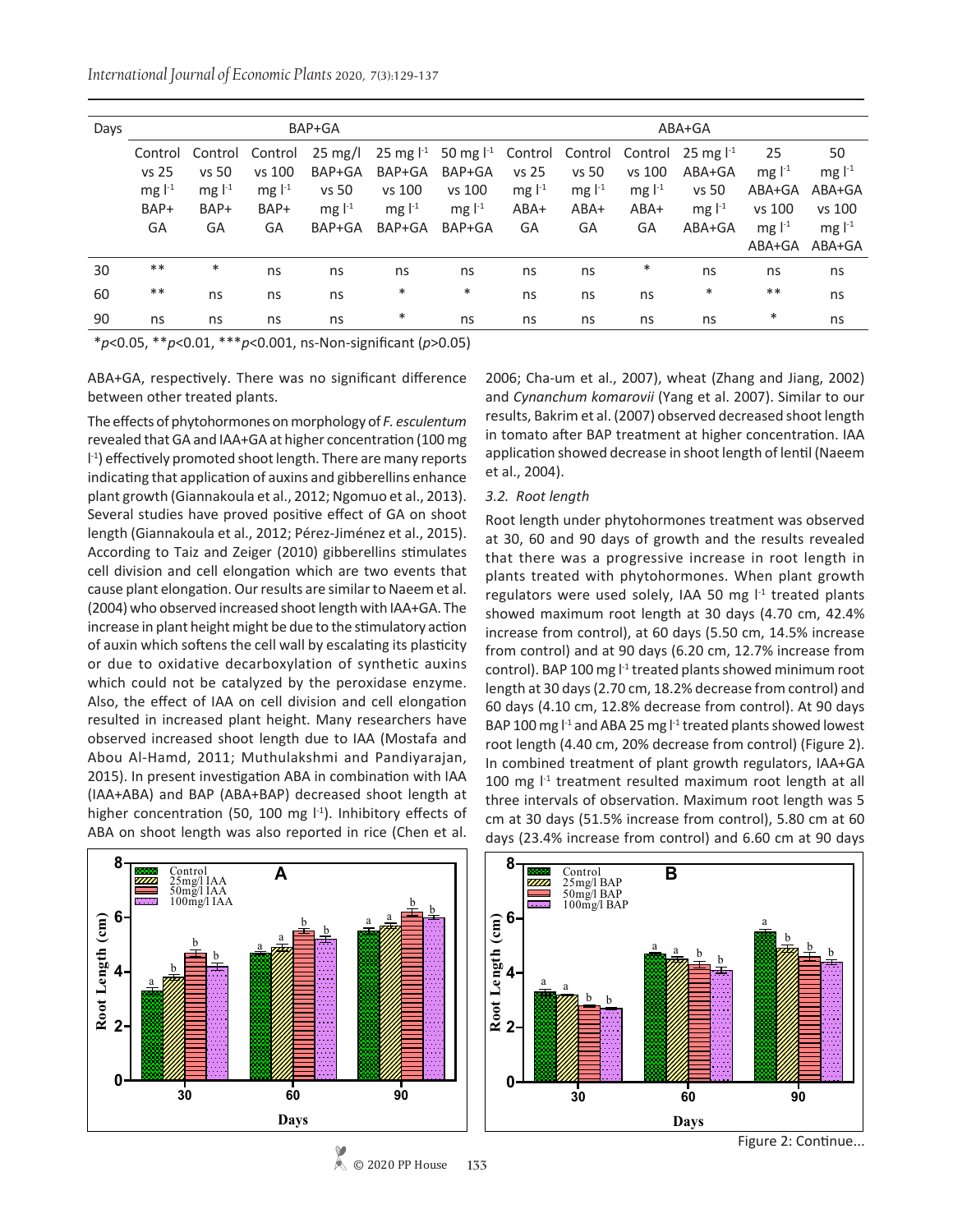

Figure 2: Root length in Fagopyrum esculentum on different days treated with IAA (A), BAP (B), ABA (C), GA (D), IAA+BAP (E), IAA+ABA (F), IAA+GA (G), ABA+BAP (H), BAP+GA (I) and ABA+GA (J). Values are mean±SE; n=3, analysed by Two-way ANOVA followed by Bonferroni's multiple comparison test. Values followed by the same letter are not statistically different (p<0.05) compared with control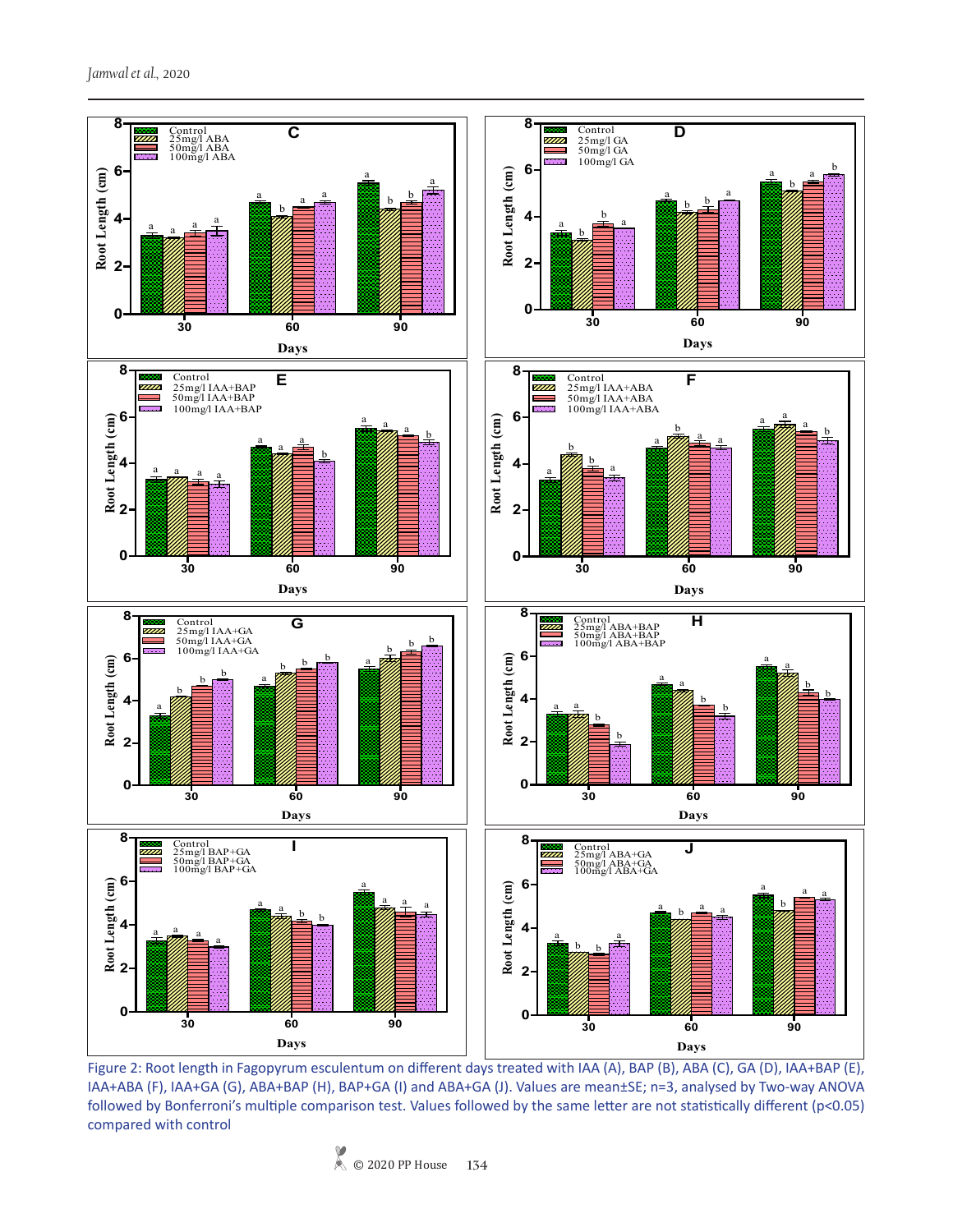(20% increase over control). Minimum root length at 30 days (1.90 cm, 42.4% decrease from control), at 60 days (3.20 cm, 46.9% decrease from control) and at 90 days (4 cm, 27.3% decrease from control) was shown by ABA+BAP 100 mg  $I<sup>-1</sup>$ treated plants (Figure 2).

It is evident from Figure 2 that growth regulators affected root length compared to untreated plants. In general, IAA (Figure 2 A), GA (Figure 2 D) as well as their combination (Figure 2 G) and IAA+ABA (Figure 2 F) increased root length while ABA (Fig. 2 C) and BAP (Figure 2 B) decreased root length as compared to control. After 90 days Bonferroni post-test revealed (Table 2) significant difference (*p*<0.05) between untreated (Control) plants and growth regulators IAA, ABA, BAP, GA, IAA+GA, ABA+BAP and BAP+GA except 25 mg l<sup>-1</sup> IAA, 100 mg l<sup>-1</sup> ABA, 50 mg  $l<sup>-1</sup>$  GA, 25 mg  $l<sup>-1</sup>$  ABA+BAP treatments. All the concentration of GA (25, 50 and 100 mg  $1<sup>-1</sup>$ ) and IAA+GA (25, 50 and 100 mg  $\vert$ <sup>-1</sup>) differed significantly with each other. Plants treated with 25 mg  $l<sup>-1</sup>$  of IAA, ABA+BAP, ABA+GA revealed significant difference with 50 mg l<sup>-1</sup> of IAA, ABA+BAP, ABA+GA treated plants. Plants given treatment of 25 mg l<sup>-1</sup> BAP, ABA, IAA+BAP, ABA+BAP, ABA+GA was also significant with 100 mg l<sup>-1</sup> BAP, ABA, IAA+BAP, ABA+BAP, ABA+GA. Significant difference was

|                | Table 2: Bonferroni post-test for comparison between treated and untreated plants of Fagopyrum esculentum for root length |                                                                            |                                                  |                                                           |                                                                                                                                              |                                                            |                                                               |                                                                                           |                                                               |                                                                     |                                                                      |  |
|----------------|---------------------------------------------------------------------------------------------------------------------------|----------------------------------------------------------------------------|--------------------------------------------------|-----------------------------------------------------------|----------------------------------------------------------------------------------------------------------------------------------------------|------------------------------------------------------------|---------------------------------------------------------------|-------------------------------------------------------------------------------------------|---------------------------------------------------------------|---------------------------------------------------------------------|----------------------------------------------------------------------|--|
| Days           | <b>IAA</b><br><b>BAP</b>                                                                                                  |                                                                            |                                                  |                                                           |                                                                                                                                              |                                                            |                                                               |                                                                                           |                                                               |                                                                     |                                                                      |  |
|                | Control<br>vs 25<br>mg $l-1$<br>IAA                                                                                       | Control<br>vs 50<br>mg $l-1$<br>IAA                                        | Control<br>vs 100<br>mg $l-1$<br>IAA             | 25 mg/l<br><b>IAA Vs</b><br>50 mg<br>$I-1 IAA$            | 50 mg $I^{-1}$<br>25 mg $1^{-1}$<br><b>IAA Vs</b><br><b>IAA Vs</b><br>100 mg<br>100 mg<br>$\vert$ <sup>-1</sup> IAA<br>$\mathsf{I}^{-1}$ IAA | Control<br>vs 25<br>mg $l-1$<br><b>BAP</b>                 | vs 50<br>mg $l-1$<br><b>BAP</b>                               | Control Control 25 mg l <sup>-1</sup><br>vs 100<br>mg $\vert$ <sup>-1</sup><br><b>BAP</b> | <b>BAP</b> vs<br>50 mg l <sup>-1</sup><br><b>BAP</b>          | $25 \text{ mg/l}$<br><b>BAP vs</b><br>$100 \text{ mg}$<br>$l-1$ BAP | 50 mg l <sup>-1</sup><br><b>BAP vs</b><br>100 mg<br>$I-1$ BAP        |  |
| 30             | $***$                                                                                                                     | $\ast$                                                                     | $***$                                            | $\ast$                                                    | $\ast$<br>$***$                                                                                                                              | ns                                                         | $***$                                                         | $**$                                                                                      | $\ast$                                                        | $***$                                                               | ns                                                                   |  |
| 60             | ns                                                                                                                        | $\ast$                                                                     | $**$                                             | $\ast$                                                    | ns<br>ns                                                                                                                                     | ns                                                         |                                                               | $\ast$                                                                                    | ns                                                            | $\ast$                                                              | ns                                                                   |  |
| 90             | ns                                                                                                                        | $***$                                                                      | $**$                                             | $***$                                                     | ns<br>ns                                                                                                                                     | $\ast$                                                     | $\ast$                                                        | $***$                                                                                     | ns                                                            | $***$                                                               | ns                                                                   |  |
| Table Continue |                                                                                                                           |                                                                            |                                                  |                                                           |                                                                                                                                              |                                                            |                                                               |                                                                                           |                                                               |                                                                     |                                                                      |  |
| Days           | ABA<br>GA                                                                                                                 |                                                                            |                                                  |                                                           |                                                                                                                                              |                                                            |                                                               |                                                                                           |                                                               |                                                                     |                                                                      |  |
|                | ABA                                                                                                                       | Control<br>Control<br>vs 25 mg $1^{-1}$<br>vs 50 mg l <sup>-1</sup><br>ABA |                                                  | Control<br>vs 100 mg<br>$I-1 ABA$                         | 25 mg $I-1$ ABA<br>vs 50 mg l <sup>-1</sup><br>ABA                                                                                           |                                                            | 25 mg $1^{-1}$<br><b>ABA Vs 100</b><br>mg l <sup>-1</sup> ABA |                                                                                           | 50 mg $1^{-1}$<br><b>ABA Vs 100</b><br>mg l <sup>-1</sup> ABA | Control<br>Vs 25 mg<br>$I^{-1}$ GA                                  | Control<br>Vs 50 mg<br>$I^{-1}$ GA                                   |  |
| 30             | ns                                                                                                                        |                                                                            | ns                                               | ns                                                        | ns                                                                                                                                           |                                                            | ns                                                            | ns                                                                                        |                                                               | $\ast$                                                              | $***$                                                                |  |
| 60             | $\ast$                                                                                                                    | ns<br>ns                                                                   |                                                  |                                                           | $\ast$                                                                                                                                       |                                                            | $\ast$                                                        |                                                                                           |                                                               | $\ast$                                                              | $***$                                                                |  |
| 90             | $***$                                                                                                                     | $***$<br>ns                                                                |                                                  | ns                                                        | $\ast$                                                                                                                                       |                                                            | $***$                                                         |                                                                                           | $***$                                                         | ns                                                                  |                                                                      |  |
|                | Table Continue                                                                                                            |                                                                            |                                                  |                                                           |                                                                                                                                              |                                                            |                                                               |                                                                                           |                                                               |                                                                     |                                                                      |  |
| Days           |                                                                                                                           |                                                                            | GA                                               |                                                           | IAA+BAP                                                                                                                                      |                                                            |                                                               |                                                                                           |                                                               |                                                                     |                                                                      |  |
|                | Control<br>vs 100<br>mg $l^{-1}$<br>GA                                                                                    | 25 <sub>mg</sub><br>$I^{-1}$ GA Vs<br>50 mg<br>$I^{-1}$ GA                 | 25 mg $1^{-1}$<br>GA Vs<br>100 mg<br>$I^{-1}$ GA | 50 mg<br>$I^{-1}$ GA vs<br>100 mg<br>$I^{-1}$ GA          | Control vs<br>25 mg $1^{-1}$<br>IAA+BAP                                                                                                      | Control<br>vs 50<br>mg $l-1$<br>IAA+BAP                    | Control<br>vs 100<br>mg $l^{-1}$<br>IAA+BAP                   | 25 mg $1^{-1}$<br>IAA+BAP<br>vs 50 mg $l-1$<br>IAA+BAP                                    |                                                               | 25 mg $I^{-1}$<br>IAA+BAP<br>vs 100 mg<br>$I-1$ IAA+BAP             | 50 mg $1^{-1}$<br>IAA+BAP<br>vs 100 mg<br>$\mathsf{I}^{-1}$ IAA+BAP  |  |
| 30             | ns                                                                                                                        | $***$                                                                      | $\ast$                                           | ns                                                        | ns                                                                                                                                           | ns                                                         | ns                                                            | ns                                                                                        |                                                               | ns                                                                  | ns                                                                   |  |
| 60             | ns                                                                                                                        | ns                                                                         | $\ast$                                           | $***$                                                     | ns                                                                                                                                           | ns                                                         | $\ast$                                                        | ns                                                                                        |                                                               | ns                                                                  | $\ast$                                                               |  |
| 90             | $\ast$                                                                                                                    | $\ast$                                                                     | $***$                                            | $\ast$                                                    | ns                                                                                                                                           | ns                                                         | $\ast$                                                        | ns                                                                                        |                                                               | $\ast$                                                              | ns                                                                   |  |
|                | Table Continue                                                                                                            |                                                                            |                                                  |                                                           |                                                                                                                                              |                                                            |                                                               |                                                                                           |                                                               |                                                                     |                                                                      |  |
| Days           |                                                                                                                           |                                                                            |                                                  | IAA+ABA                                                   |                                                                                                                                              |                                                            |                                                               |                                                                                           | IAA+GA                                                        |                                                                     |                                                                      |  |
|                | Control<br>vs 25<br>mg $l^{-1}$                                                                                           | Control<br>vs 50<br>mg $l-1$<br>IAA+ABA IAA+ABA                            | Control<br>vs 100<br>mg $l-1$<br>IAA+ABA         | 25 mg $1^{-1}$<br>IAA+ABA<br>vs 50<br>mg $l-1$<br>IAA+ABA | 25 mg $1^{-1}$<br>IAA+ABA<br>vs 100<br>mg $l-1$<br>IAA+ABA                                                                                   | 50 mg $1^{-1}$<br>IAA+ABA<br>vs 100<br>mg $l-1$<br>IAA+ABA | Control<br>vs 25<br>mg $l-1$<br>IAA+GA                        | Control<br>vs 50 mg<br>$l-1$ IAA+GA                                                       |                                                               | Control<br>vs 100 mg<br>$I-1 IAA+GA$                                | 25 mg $1^{-1}$<br><b>IAAGA</b><br>vs 50 mg l <sup>-1</sup><br>IAA+GA |  |
| 30             | $\ast$                                                                                                                    | $***$                                                                      | ns                                               | $***$                                                     | $\ast$                                                                                                                                       | $\ast$                                                     | $\ast$                                                        | $***$                                                                                     |                                                               | $\ast$                                                              | $***$                                                                |  |
|                |                                                                                                                           | $***$                                                                      |                                                  |                                                           |                                                                                                                                              |                                                            |                                                               |                                                                                           |                                                               |                                                                     |                                                                      |  |
| 60             |                                                                                                                           | ns                                                                         | ns                                               | ns                                                        | $***$                                                                                                                                        | ns                                                         |                                                               | $***$                                                                                     |                                                               |                                                                     | ns                                                                   |  |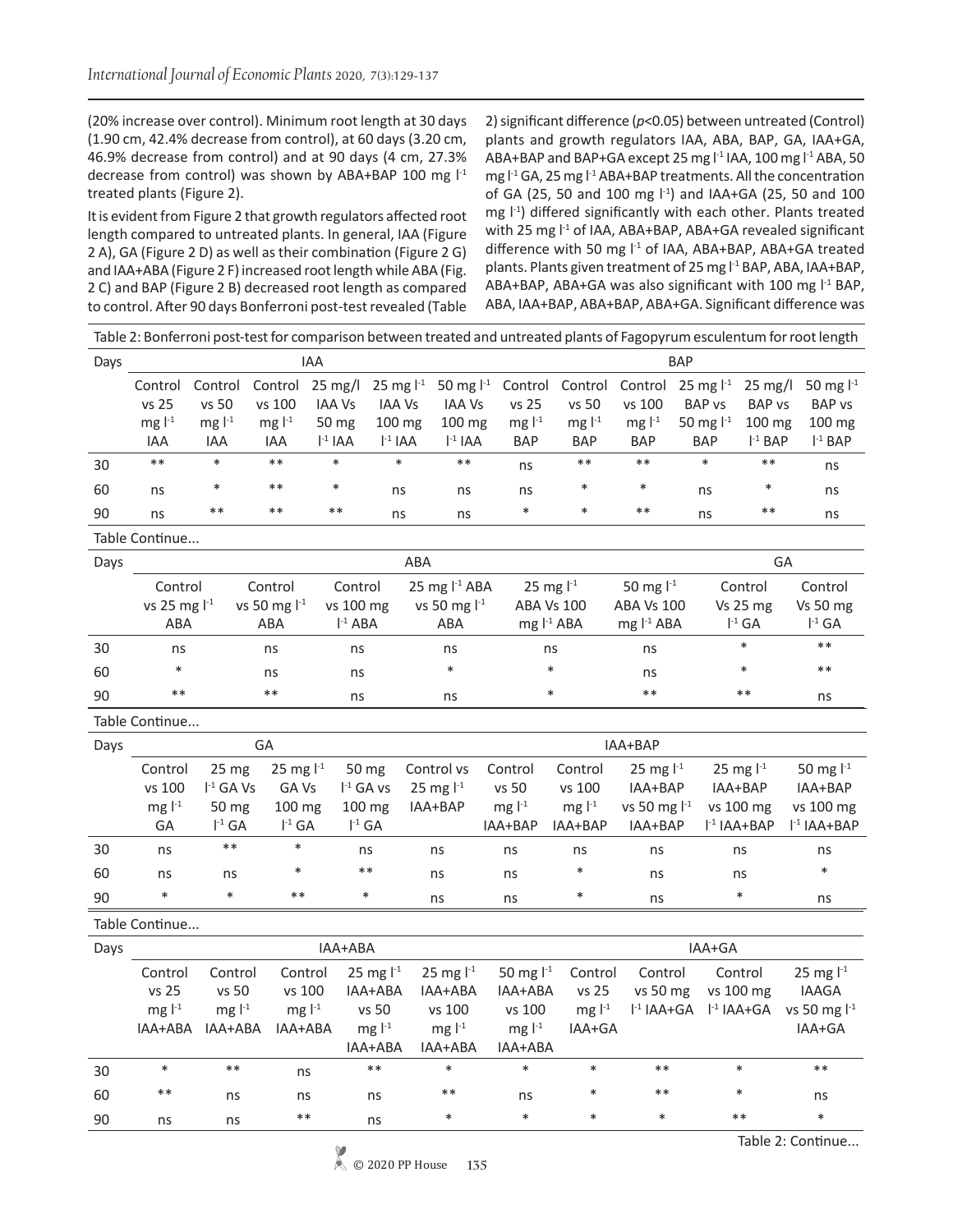| Table Continue |                            |              |                    |                   |            |                |               |             |                      |                    |             |                      |  |
|----------------|----------------------------|--------------|--------------------|-------------------|------------|----------------|---------------|-------------|----------------------|--------------------|-------------|----------------------|--|
| Days           |                            | IAA+GA       |                    |                   |            |                |               | ABA+BAP     |                      |                    |             |                      |  |
|                | 50 mg $l-1$<br>25 mg $1^1$ |              | Control            |                   | Control    | Control        |               | 25 mg $l-1$ | 25 mg $1^{-1}$       |                    | 50 mg $l-1$ |                      |  |
|                | IAA+GA                     |              | IAA+GA             | vs 25 mg $1-1$    |            | vs 50 mg $1-1$ | vs 100 mg     |             | ABA+BAP              | ABA+BAP            |             | ABA+BAP              |  |
|                | vs 100 mg                  |              | vs 100 mg $1^{-1}$ | ABA+BAP           |            | ABA+BAP        | $l-1 ABA+BAP$ |             | vs 50 mg $1-1$       | vs 100 mg $1^{-1}$ |             | vs 100 mg            |  |
|                | $l-1 IAA+GA$               |              | IAA+GA             |                   |            |                |               |             | ABA+BAP              | ABA+BAP            |             | $I-1 ABA+BAP$        |  |
| 30             | $\ast$                     |              | $\ast$             | ns                |            | $***$          | $\ast$        |             | $***$                | $\ast$             |             | $\ast$               |  |
| 60             | $\ast$                     |              | $\ast$             | ns                |            | $\ast$         | $\ast$        |             | $\ast$               | $\ast$             | $***$       |                      |  |
| 90             | $\ast$                     | $\ast$<br>ns |                    |                   | $\ast$     | $***$          |               | $***$       | $***$                |                    | ns          |                      |  |
|                | Table Continue             |              |                    |                   |            |                |               |             |                      |                    |             |                      |  |
| Days           |                            |              |                    | BAP+GA            |            |                | ABA+GA        |             |                      |                    |             |                      |  |
|                | Control                    | Control      | Control            | $25 \text{ mg/l}$ | 25 mg $11$ | 50 mg $I^{-1}$ | Control       | Control     | Control              | 25 mg $1-1$        | 25          | 50                   |  |
|                | vs 25                      | vs 50        | vs 100             | BAP+GA            | BAP+GA     | BAP+GA         | vs 25         | vs 50       | vs 100               | ABA+GA             | mg $l-1$    | mg $l-1$             |  |
|                | mg $l-1$                   | $mgl^{-1}$   | mg $l-1$           | vs 50             | vs 100     | vs 100         | $mg ^{-1}$    | mg $l-1$    | mg $\mathsf{I}^{-1}$ | vs 50              | ABA+GA      | ABA+GA               |  |
|                | BAP+                       | BAP+         | BAP+               | mg $l-1$          | mg $l-1$   | mg $l-1$       | ABA+          | $ABA+$      | $ABA+$               | mg $l-1$           | vs 100      | vs 100               |  |
|                | GA                         | GA           | GA                 | BAP+GA            | BAP+GA     | BAP+GA         | GA            | GA          | GA                   | ABA+GA             | mg $l-1$    | mg $\mathsf{I}^{-1}$ |  |
|                |                            |              |                    |                   |            |                |               |             |                      |                    | ABA+GA      | ABA+GA               |  |
| 30             | ns                         | ns           | ns                 | ns                | $***$      | ns             | $\ast$        | $***$       | ns                   | ns                 | $***$       | $\ast$               |  |
| 60             | ns                         | $***$        | $\ast$             | ns                | $\ast$     | ns             | $\ast$        | ns          | ns                   | $\ast$             | ns          | ns                   |  |
| 90             | $***$                      | $\ast$       | $\ast$             | ns                | ns         | ns             | $***$         | ns          | ns                   | $\ast$             | $\ast$      | ns                   |  |

\**p*<0.05, \*\**p*<0.01, \*\*\**p*<0.001, ns-Non-significant (*p*>0.05)

seen in 50 mg  $I<sup>-1</sup>$  of ABA and IAA+ABA with; 100 mg  $I<sup>-1</sup>$  of ABA and IAA+ABA, respectively. Non-significant variations were detected in rest of the treatments. Auxin increase rooting by stimulation of division of primer root cells. Auxins usually stimulate formation of root and balance morphogenesis such as shoot and root development (Rout et al., 2000). In the present study, root length was influenced positively by IAA at 50 mg  $I<sup>-1</sup>$  and IAA+GA at 100 mg  $I<sup>-1</sup>$  concentration. Similar results regarding effect of IAA on root length has been reported (Alam et al., 2012; Muthulakshmi and Pandiyarajan, 2015). Ghodrat et al. (2013) in a study also reported increased root length after application of GA on *Oryza sativa*. In present studies decrease in root length was seen in ABA+BAP (100 mg I<sup>-1</sup>). Earlier reports have also shown decrease in root length due to ABA (Liao et al., 2008; Cutler et al., 2010). Our results are in agreement with Bakrim et al. (2007) who reported that BAP inhibited root elongation in tomato.

# **4. Conclusion**

Need for food and medicines is supposed to continue due to ever-growing world population. Exploitation of 'underutilized' crops can contribute effectively to promote nourishment and biological sustainability. *Fagopyrum esculentum* Moench is one of the essential neglected crops having high nutritive and medicinal value. From the present study it can be concluded that PGRs effectively increased shoot and root length of *Fagopyrum esculentum*. Combination of PGRs were more effective than solely applied PGRs. The results of the present study call for further research on mechanism of PGRs action by using molecular approaches.

# **5. References**

- Ahmada, T., Zia-ul-Hassanb, S.M., Iqbalc, Q., Ghanib, M.A., Tariqd, R.M., 2019. Effect of PGRs on Vegetative and Reproductive Traits of Bitter Gourd (*Momordica charantia* L.): A Field Assessment.Journal of Horticultural Science and Technology 2(2), 41−44.
- Alam, M.M., Naeem, M., Idrees, M., Khan, M.M.A., 2012. Moinuddin. Augmentation of photosynthesis, crop productivity, enzyme activities and alkaloids production in Sadabahar (*Catharanthus roseus* L.) through application of diverse plant growth regulators. Journal of Crop Science and Biotechnology 15(2), 117−129.
- Amri, E., 2011. The effect of auxins (IBA, NAA) on vegetative propagation of medicinal plant *Bobgunnia madagascariensis* (Desv.) JH Kirkbr and Wiersema. Tanzania Journal of Natural and Applied Sciences 2(1), 359−66.
- Bakrim, A., Lamhamdi, M., Sayah, F., Chib, F., 2007. Effects of plant hormones and 20-hydroxyecdysone on tomato (*Lycopersicum esculentum*) seed germination and seedlings growth. African Journal of Biotechnology 6(24), 2792−2802.
- Cha-um, S., Roytakul, S., Sathung, T., Maijandang, A., Kirdmane, C., 2007. Effect of exogenous glucose and abscisic acid on physiological and morphological